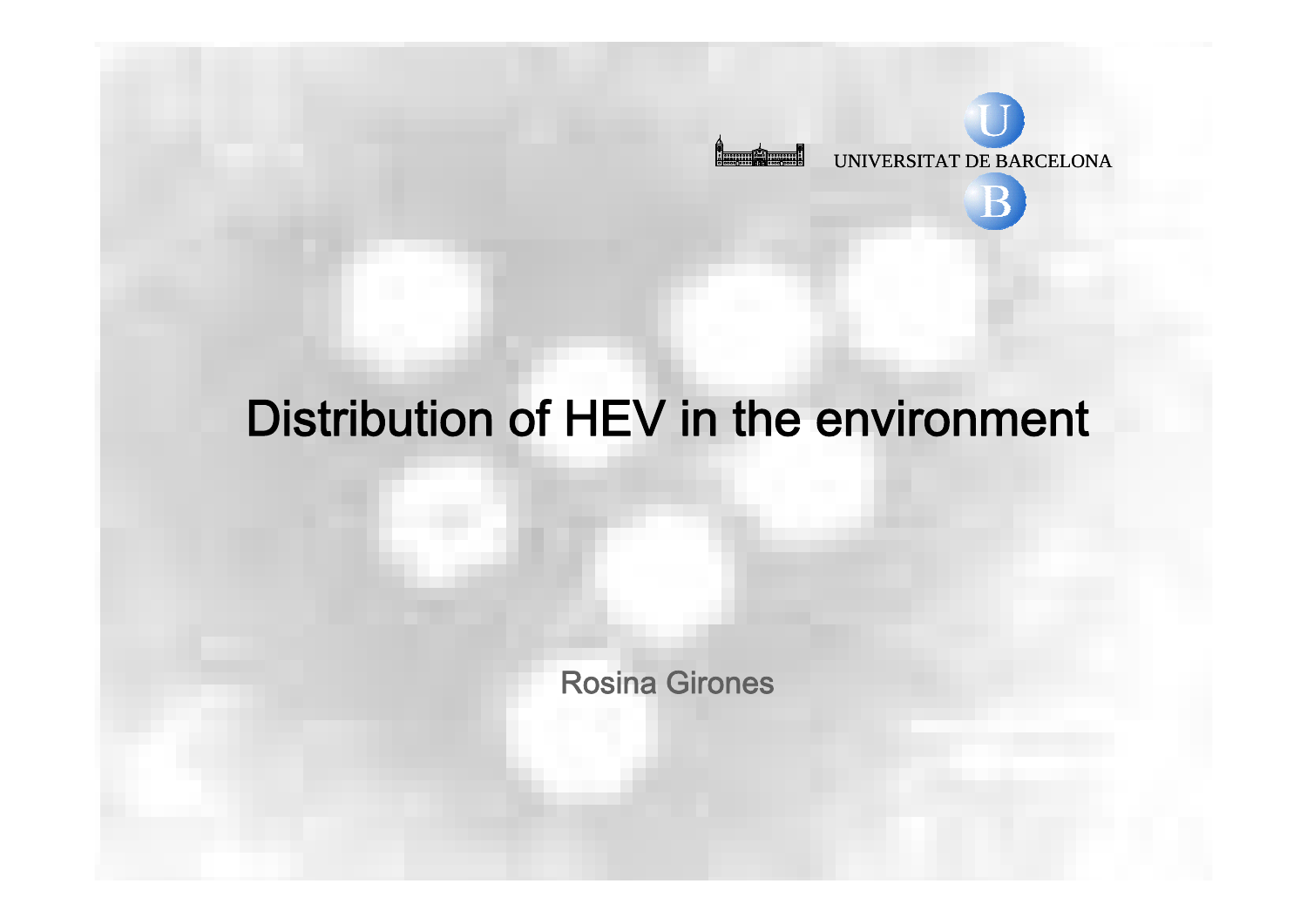# **Epidemiology of hepatitis E virus**

- **Traditionally, North America and Europe have been considered as nonendemic regions with a seroprevalence of anti-HEV antibodies of 1 to 5%.**
- **The amount of IgG anti-HEV detected in the population of Spain and Catalonia are 5.5% and 7.3%, respectively.**

 $\Box$ 

 $\Box$  **Animal Reservoirs: it is known that HEV was present in Spanish pig farms with 97% farms positive for anti-HEV IgG antibodies.**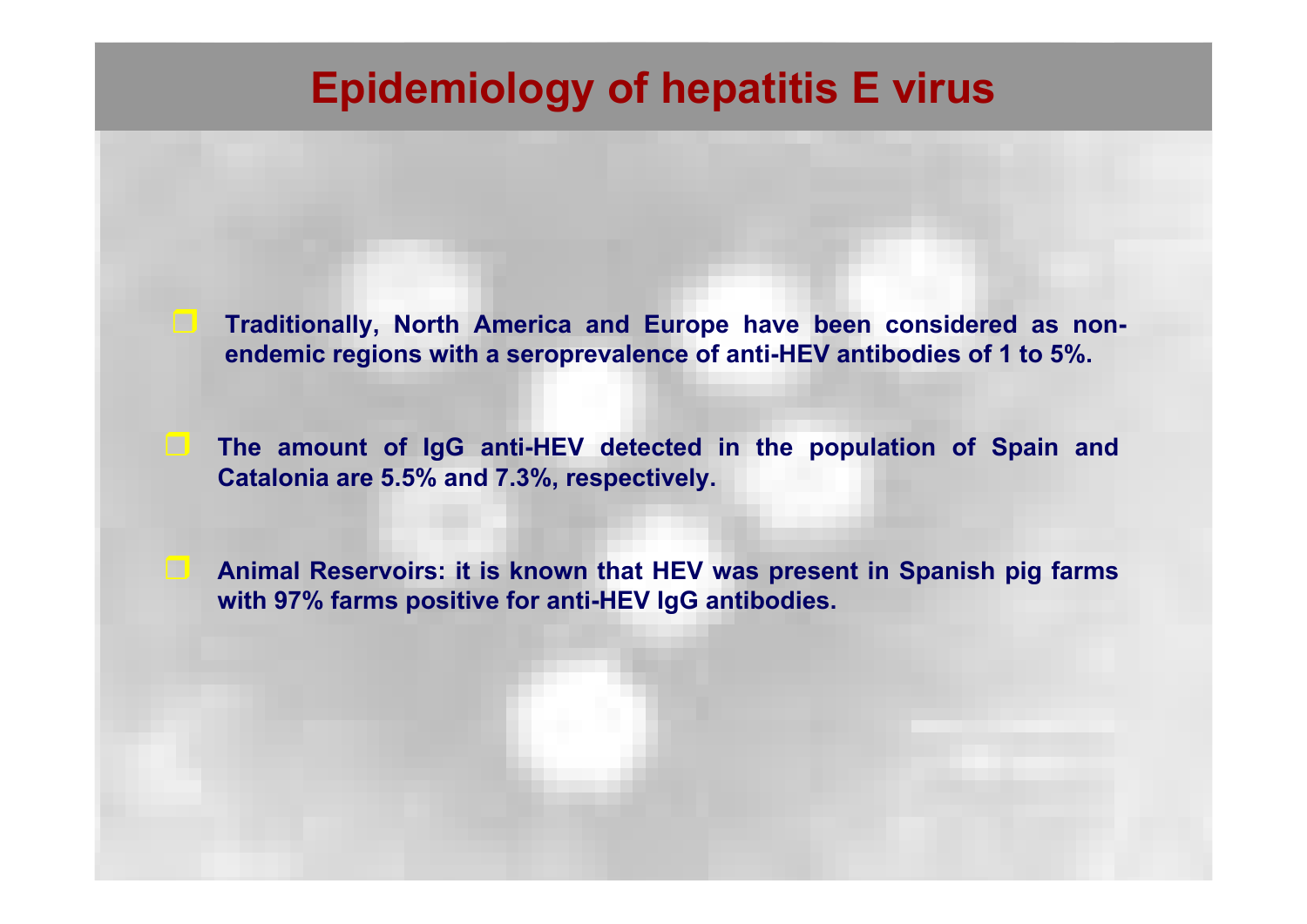## **Comparison of HAV and HEV**

|                               | <b>HAV</b>                     | <b>HEV</b>                     |
|-------------------------------|--------------------------------|--------------------------------|
| <b>Incubation period</b>      | $~50$ days                     | $~140$ days                    |
| <b>Mortality</b>              | $0.1 - 2%$                     | $1 - 4\%$                      |
| <b>Mortality in pregnancy</b> | No difference                  | >20%                           |
| Age                           | Older children, younger adults | Older children, younger adults |

| <b>Characteristic</b> | <b>HAV</b>                                | <b>HEV</b>                                               |
|-----------------------|-------------------------------------------|----------------------------------------------------------|
| <b>Family</b>         | <b>Picornaviridae</b>                     | <b>Hepeviridae</b>                                       |
| <b>Genus</b>          | <b>Hepatovirus</b>                        | <b>Hepevirus</b>                                         |
| Size / RNA genome     | 27-32 nm / 7.5 Kb                         | 27-34 nm / 7.5 Kb                                        |
| <b>Genotypes</b>      | <b>Six</b><br>1,2,3: human; 4,5,6: simian | <b>Five</b><br>1,2:human; 3,4: human, swine;<br>5: avian |
| <b>Serotypes</b>      | <b>One</b>                                | <b>One (1-4)</b>                                         |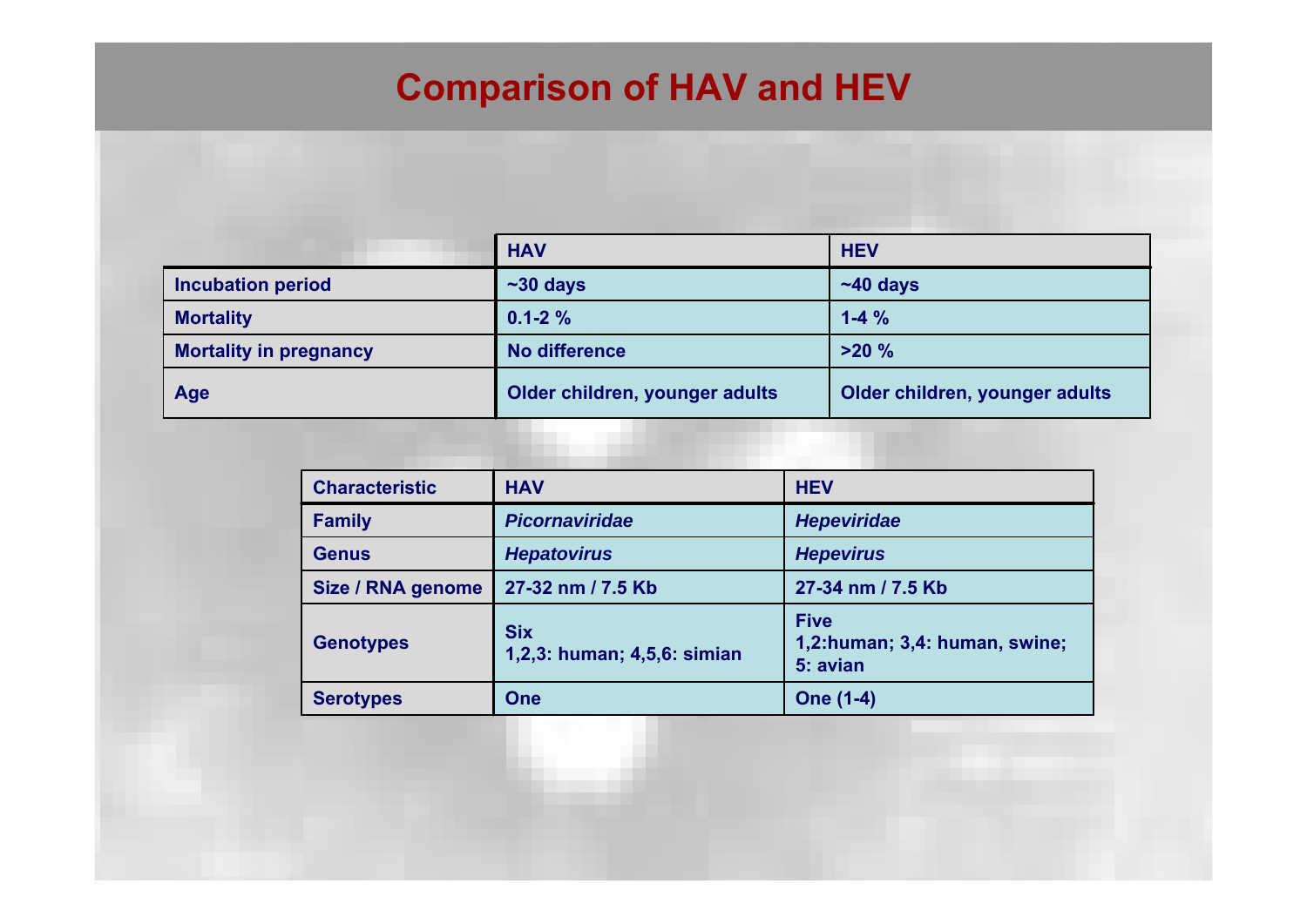# **Objectives**

- **1. To evaluate the evolution of the molecular epidemiology and the dissemination of HEV in the environment and in comparison with the outcomes of previous studies.**
- **2. To characterize the strains of E virus present on the studied populations.**
- **3. To evaluate the effect of sanitation in the reduction of the dissemination of HEV in the environment.**
- **4. To evaluate whether HEV is a significant emergent pathogen in Spain, as a model of developed country.**

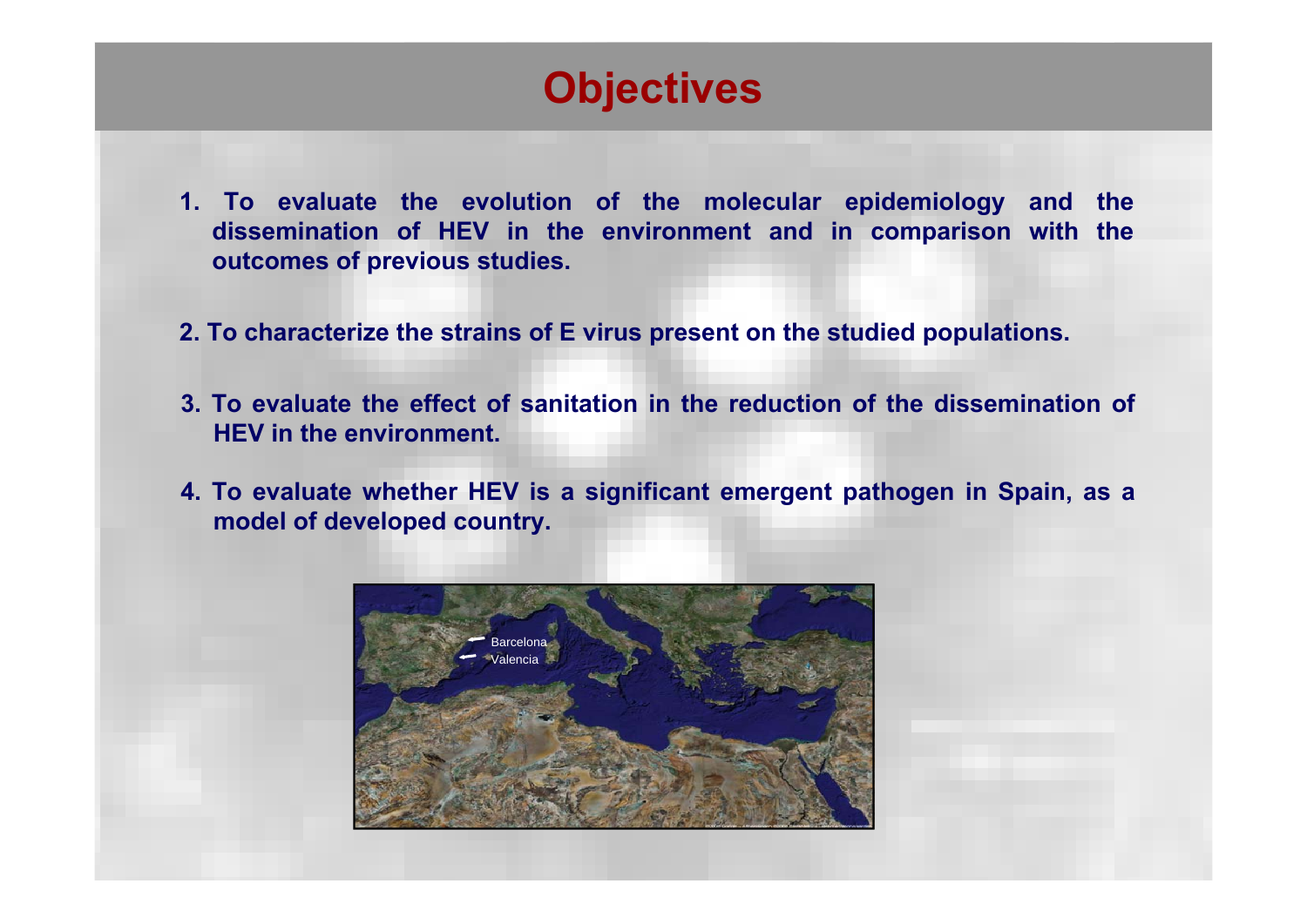# **Environmental Samples**

#### **WATER**

Ter River (~ 100 l)

Llobregat River (1-250 l)

**BIOSOLIDS**

Biosolids from WWTP (100ml)

**SLUDGE**

Slaughterhouse sludge (100ml)

**WASTE WATER**

Urban sewage (50ml)

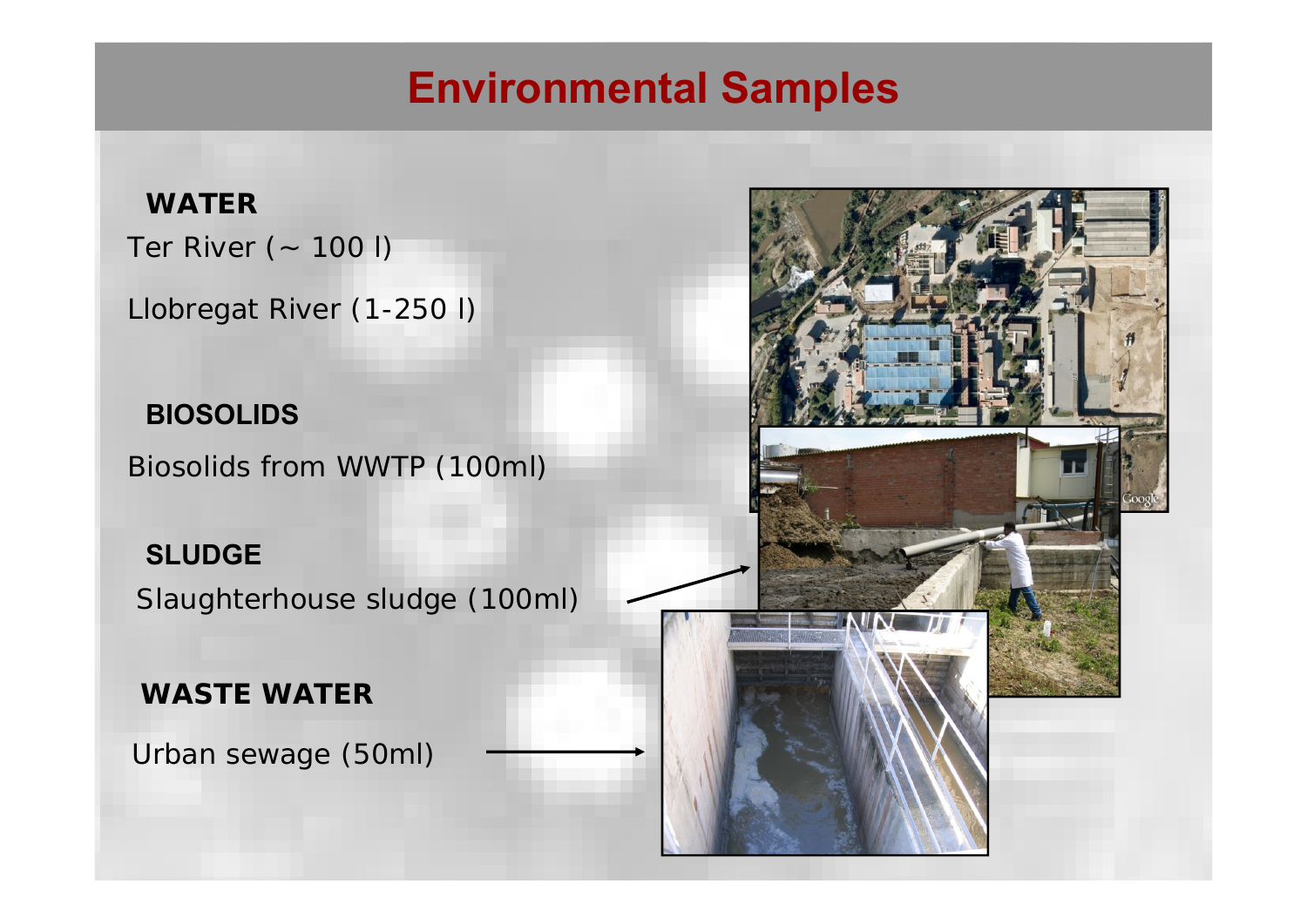### **Methodology**



**Samples**

**Nucleic acid extraction**





**Sequencing**

**Concentration of viral particles into small volumes**

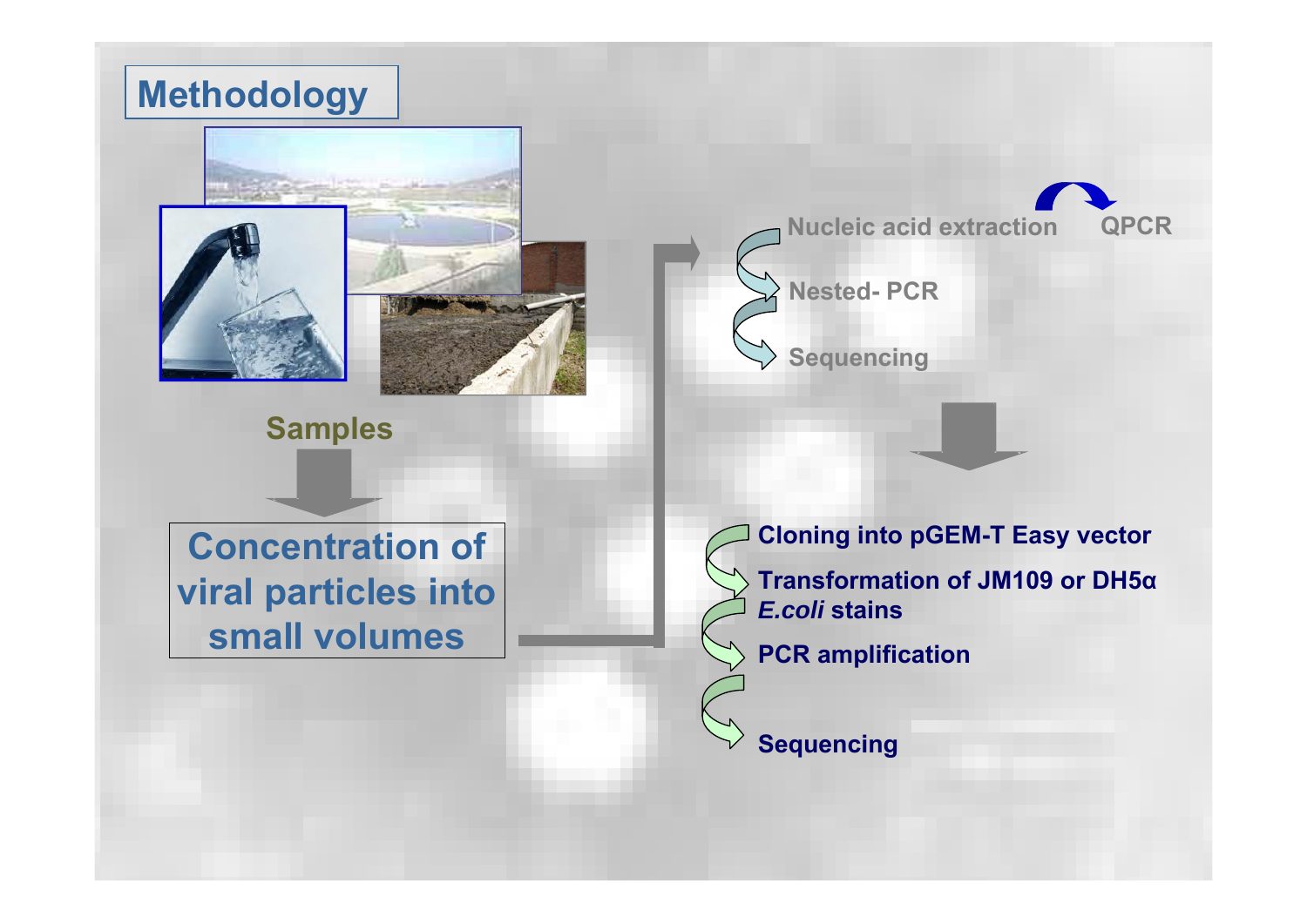### **Methodology for urban sewage samples**



#### **50 ml sewage water**



**pH 9.5 Elution with glycine buffer Ultracentrifugation Neutralization Centrifugation Ultracentrifugation Elution with 100µl PBS**

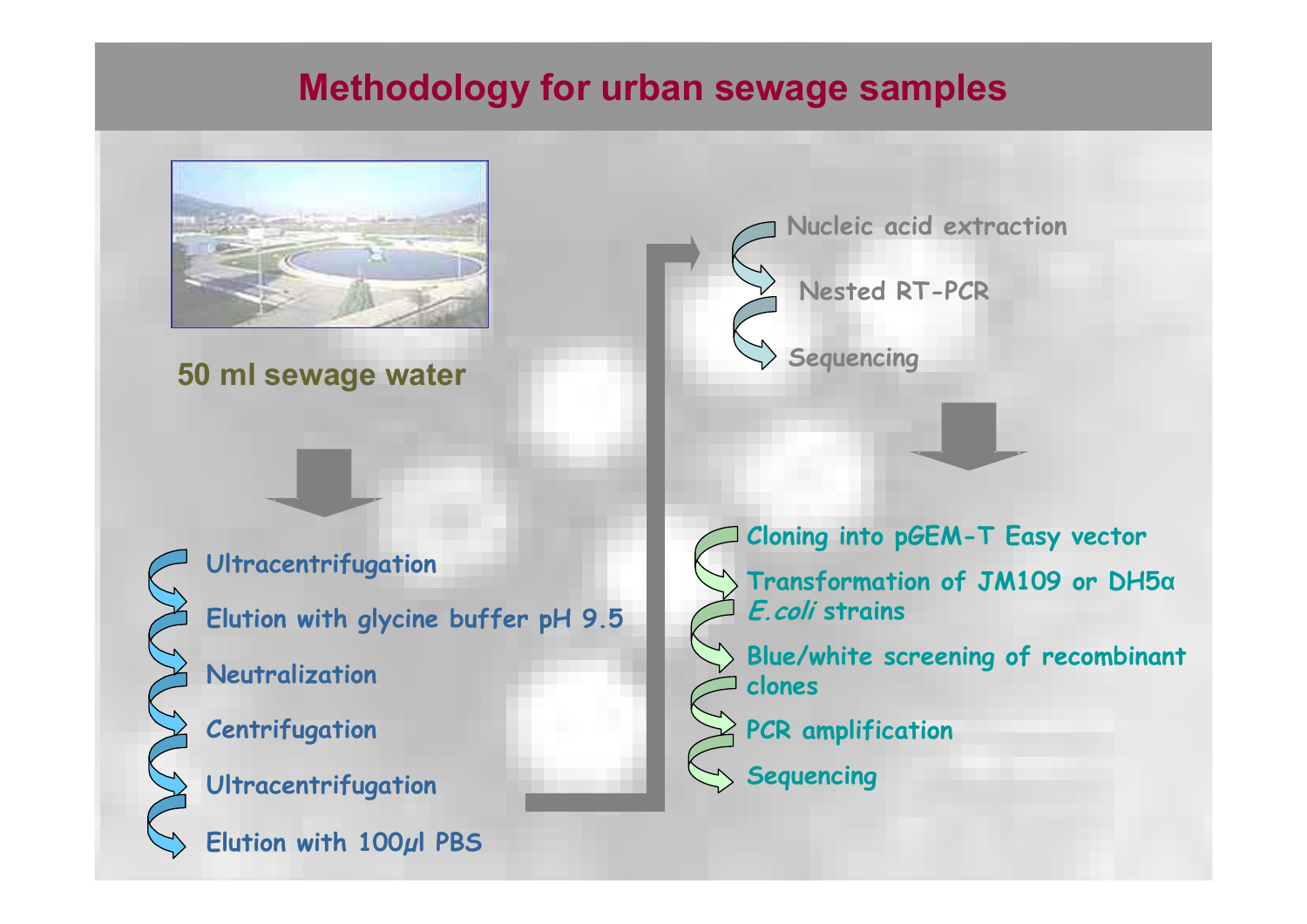### **Detection of viruses in river water**

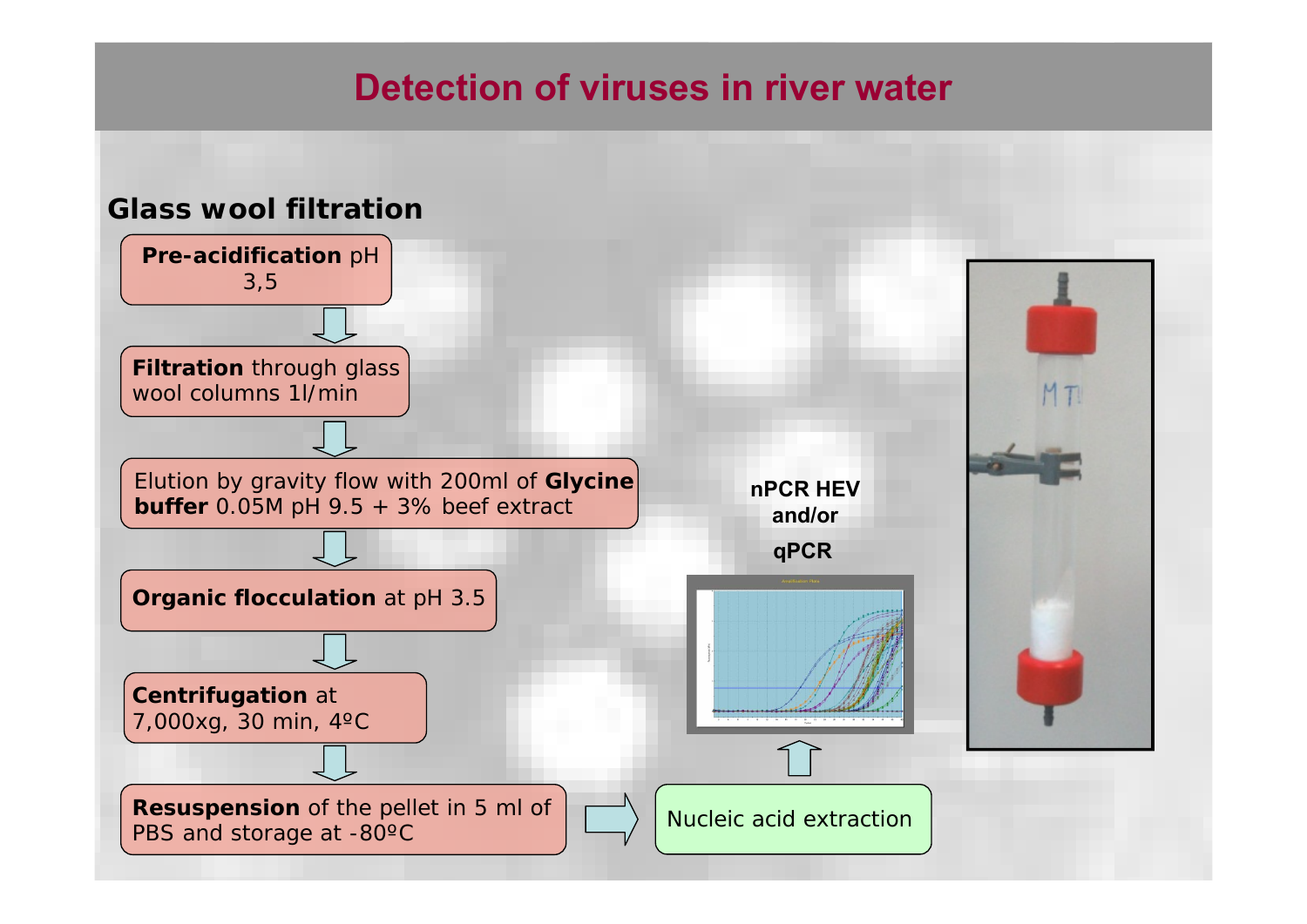### **Primers and probes used**

#### **Hepatitis A virus**

| <b>Reaction</b>   | <b>Region</b> | <b>Publication</b>       |
|-------------------|---------------|--------------------------|
| <b>Nested PCR</b> | 5'NTR         | <b>Pina et al., 2001</b> |
| <b>Nested PCR</b> | <b>VP1/2A</b> | Pina et al., 2001        |
| <b>QPCR</b>       | 5'NTR         | Jothikumar et al., 2005  |

#### **Hepatitis E virus**

| <b>Reaction</b>   | <b>Region</b>    | <b>Publication</b>      |
|-------------------|------------------|-------------------------|
| <b>Nested PCR</b> | ORF <sub>2</sub> | Ercker et al., 1999     |
| <b>QPCR</b>       | ORF <sub>3</sub> | Jothikumar et al., 2006 |

#### **Human adenoviruses**

| <b>Reaction</b> | <b>Region</b> | <b>Publication</b>    |  |
|-----------------|---------------|-----------------------|--|
| <b>QPCR</b>     | Ad hexon      | Hernroth et al., 2002 |  |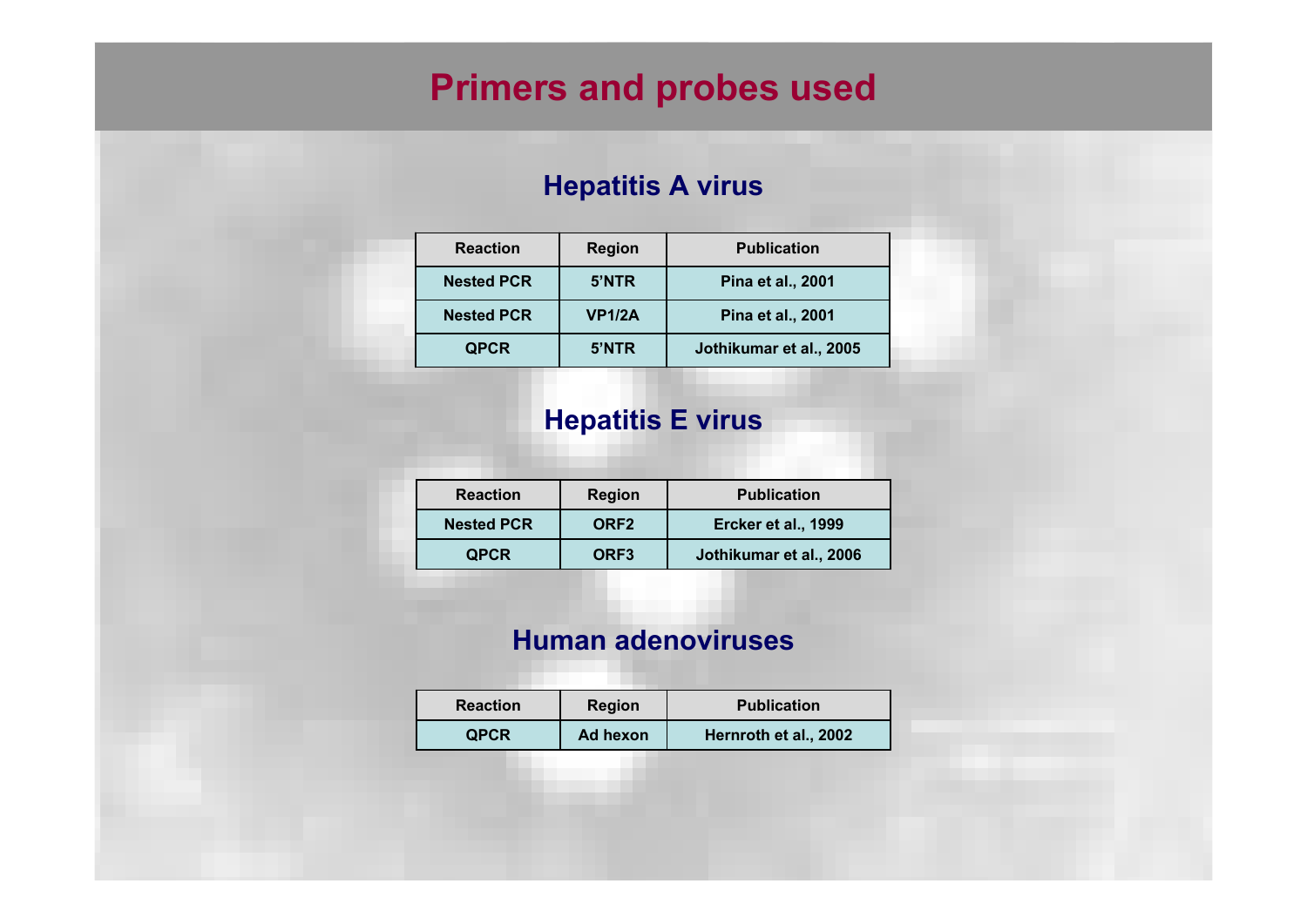**Evaluation of the diversity of HEV strains simultaneously circulating**

 $\Box$  **Selected representative samples were analyzed by cloning amplicons and sequencing analysis (10-12 clones):**

√ **6 samples from two different sewage treatment plants in the area of Barcelona**

√ **2 samples of biosolids from a urban sewage treatment plant**

√ **2 samples from sludge generated in a slaughterhouse treating pigs**

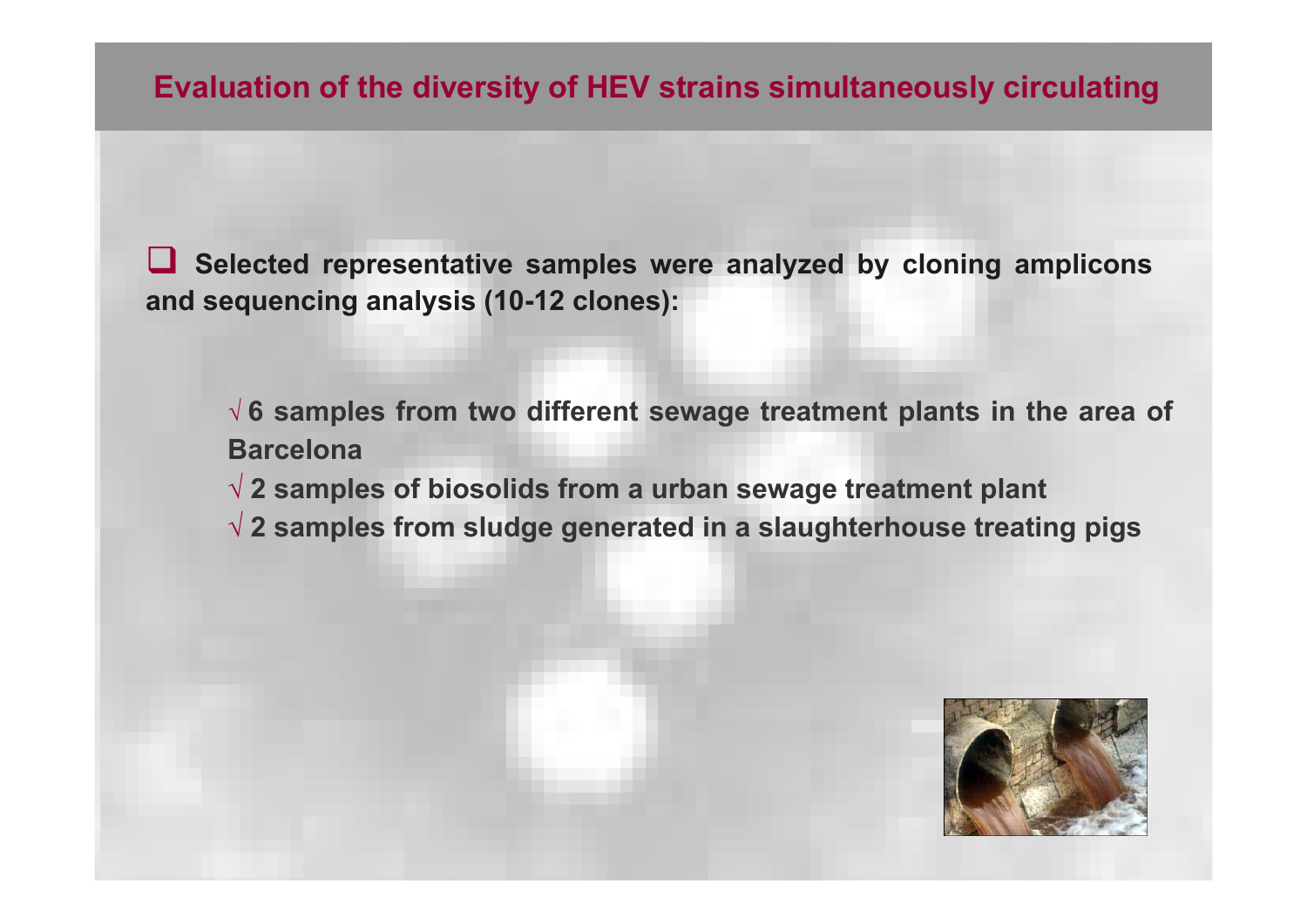### **Diversity of HEV strains**

**Typification and diversity of the HEV strains identified by cloning the amplicons obtained from the analyzed samples**

| <b>Sample</b> | <b>Type of sample</b> | <b>Sampling</b><br>(year/month) | <b>Sequences found</b> | % intra-sample<br>similarity | Genotyp<br>e   |
|---------------|-----------------------|---------------------------------|------------------------|------------------------------|----------------|
| <b>BCN8</b>   | urban sewage          | 2001/April                      | 3 (BCN8.1 to 3)        | 90-96%                       | G <sub>3</sub> |
| <b>BCN10</b>  | urban sewage          | <b>2001/May</b>                 | 1 (BCN10)              |                              | G <sub>3</sub> |
| <b>BCN25</b>  | urban sewage          | 2003/March                      | 1 (BCN25)              |                              | G <sub>3</sub> |
| <b>BCN26</b>  | urban sewage          | 2003/May                        | 5 (BCN26.1 to 5)       | 94-99%                       | G <sub>3</sub> |
| <b>BCN23</b>  | urban sewage          | 2005/February                   | 1 (BCN23)              |                              | G1             |
| <b>BCN27</b>  | urban sewage          | 2007/December                   | 1 (BCN27)              |                              | G1             |
| <b>BBCN1</b>  | biosolid <sup>a</sup> | 2005/January                    | 2 (BBCN1.1 & 2)        | 99%                          | G <sub>3</sub> |
| <b>BBCN2</b>  | biosolid <sup>a</sup> | 2005/February                   | 3 (BBCN2.1 to 3)       | 98-99%                       | G1             |
| E5            | sludge b              | 2004/May                        | 4 (E5, E5.2 to 4)      | 92-99%                       | G <sub>3</sub> |
| <b>E6</b>     | sludge b              | 2006/February                   | 8 (E6.1 to 8)          | 89-99%                       | G <sub>3</sub> |

**a from an urban sewage treatment plant**

**b from a slaughterhouse (more than 80% of the processed animals in this slaughterhouse were pigs)**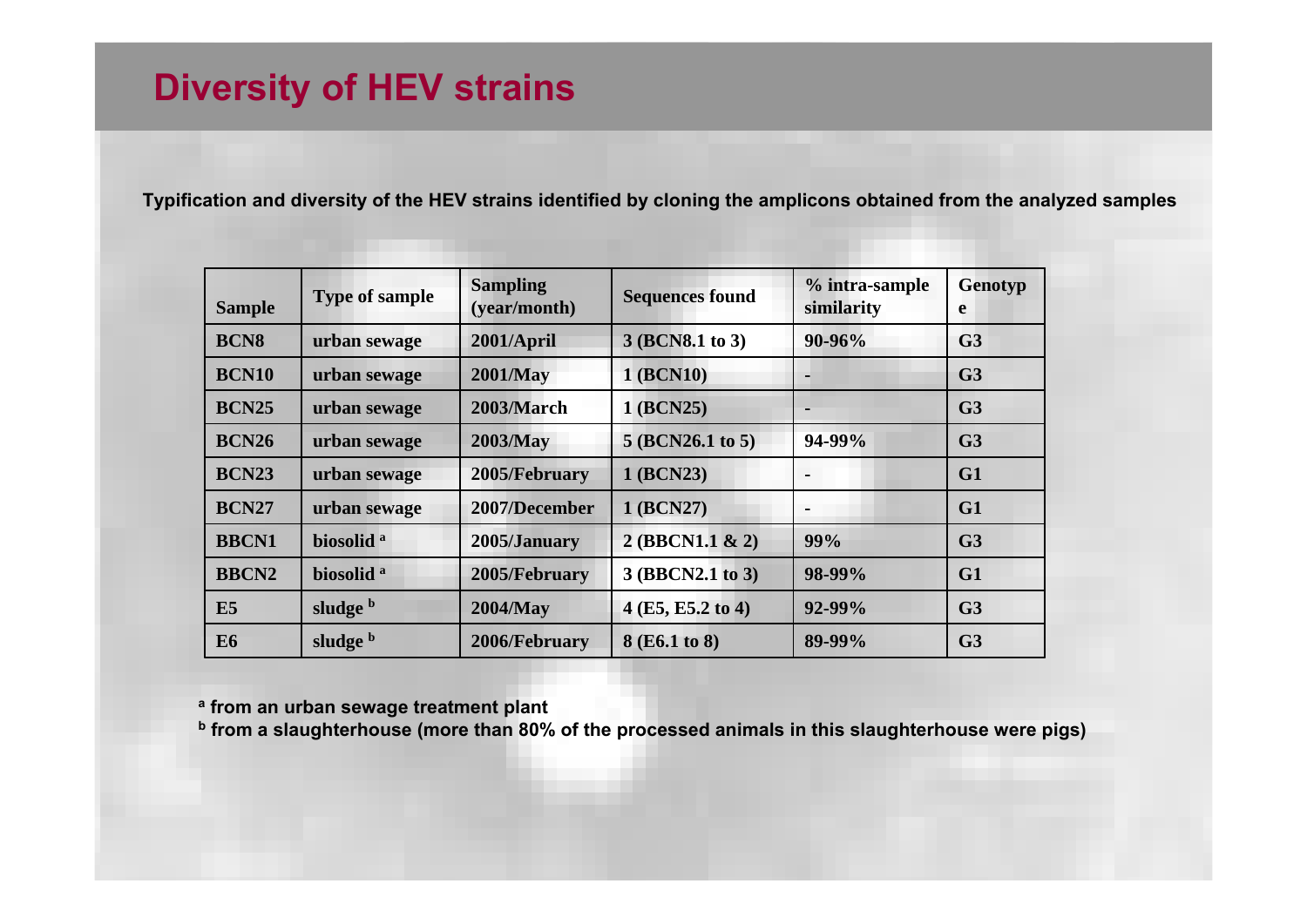**Unrooted phylogenetic tree depicting relationships over 101 nucleotides within ORF2 among representative HEV strains reported in this study and others isolates from genotype 1, genotype 2, genotype 3 and genotype 4, when comparing the amplified region within ORF2. The internal node number represents bootstrap values (1000 replicates) expressed as the percentage of all trees. Only values greater than 60 are represented.**

E5.4

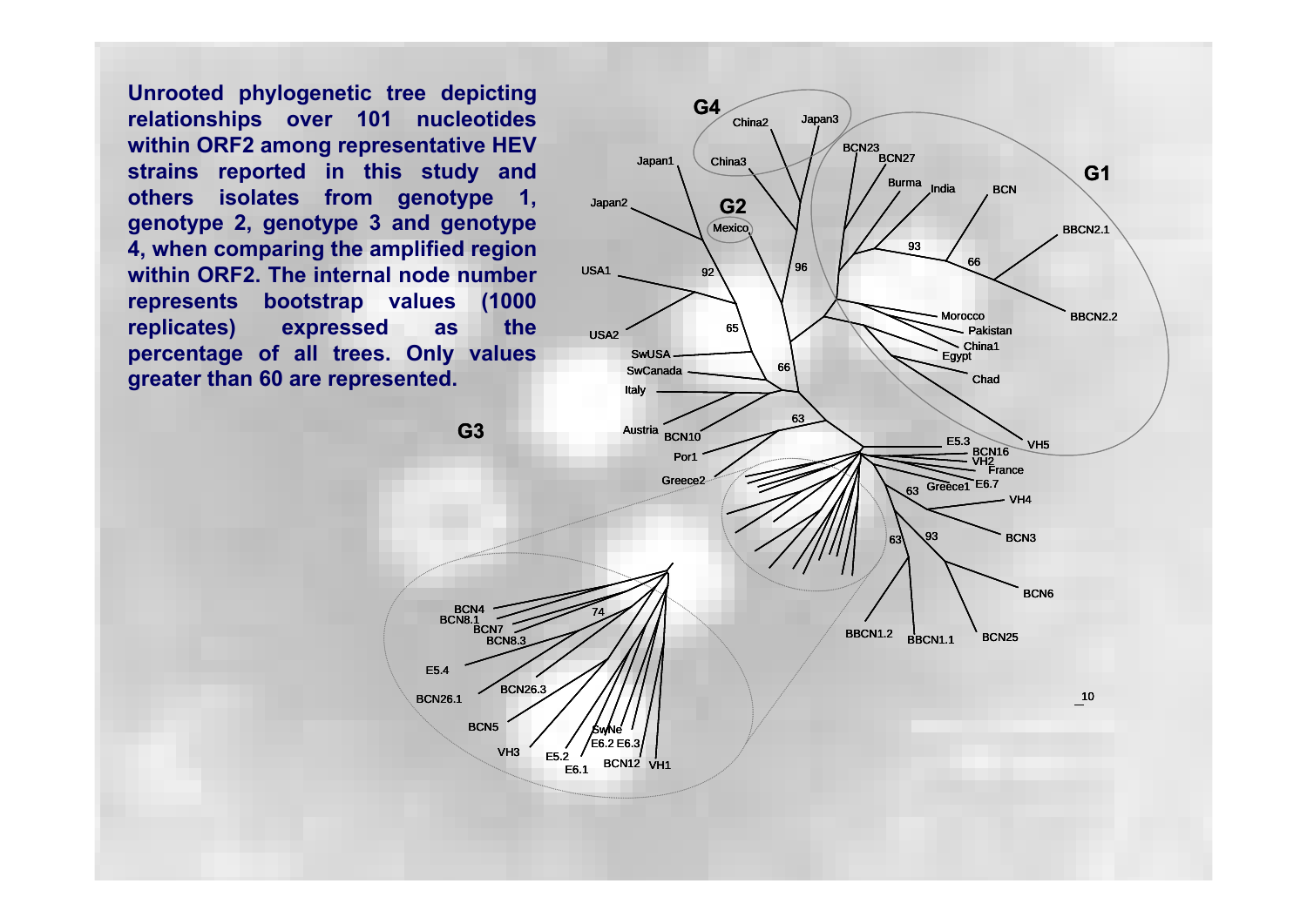### **Data on sanitation and clinical cases**

• **From 1992 to 2008, the region of Catalonia experienced a significant increase in the number of sewage treatment plants (from 91 to 343) and in the total volume of waste water depurated (from 991,892 to 2,786,871 m 3/day).**

• **During the period from 2004 to 2007, HEV was also analyzed in 19 serum samples from patients with acute hepatitis symptoms attending the Hospital General Vall Hebron (Barcelona, Spain). Three positive cases were identified presenting HEV genotype 3 and one presenting HEV genotype 1, probably imported in a recent trip to India.**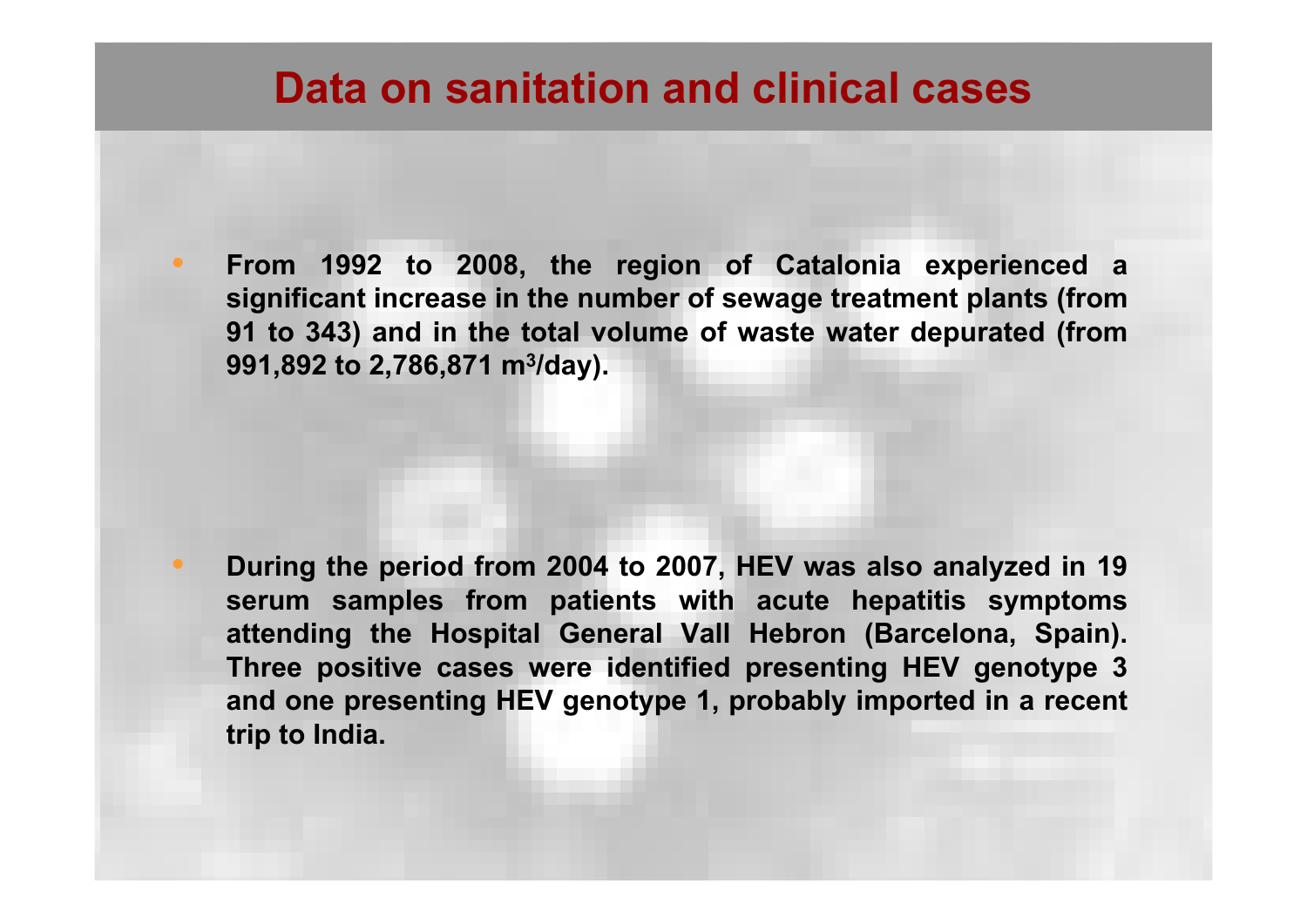# **Conclusions**

- **The results obtained in this study strongly suggest that HEV has replaced HAV as the most frequently detected hepatitis virus potentially transmitted through local faecal contaminated water or food in SW Europe.**
- **The dramatic reduction in the presence of HAV in sewage observed in SW Europe would be attributed to considerable improvements in sanitation. However, these improvements have not had an equivalent effect on the circulation of HEV genotype 3 in the area. The continued circulation of this genotype would be maintained considering other animal hosts as HEV infections in swine representing an external source of HEV in the population.**
- **The results proved the presence of HEV strains belonging to genotype 3 and also sporadically to genotype 1 in urban sewage and biosolids. Contamination of food and water through their contact with sewage not properly treated and biosolids presenting HEV may represent a significant risk for human populations in relation to HEV even in industrialized areas.**